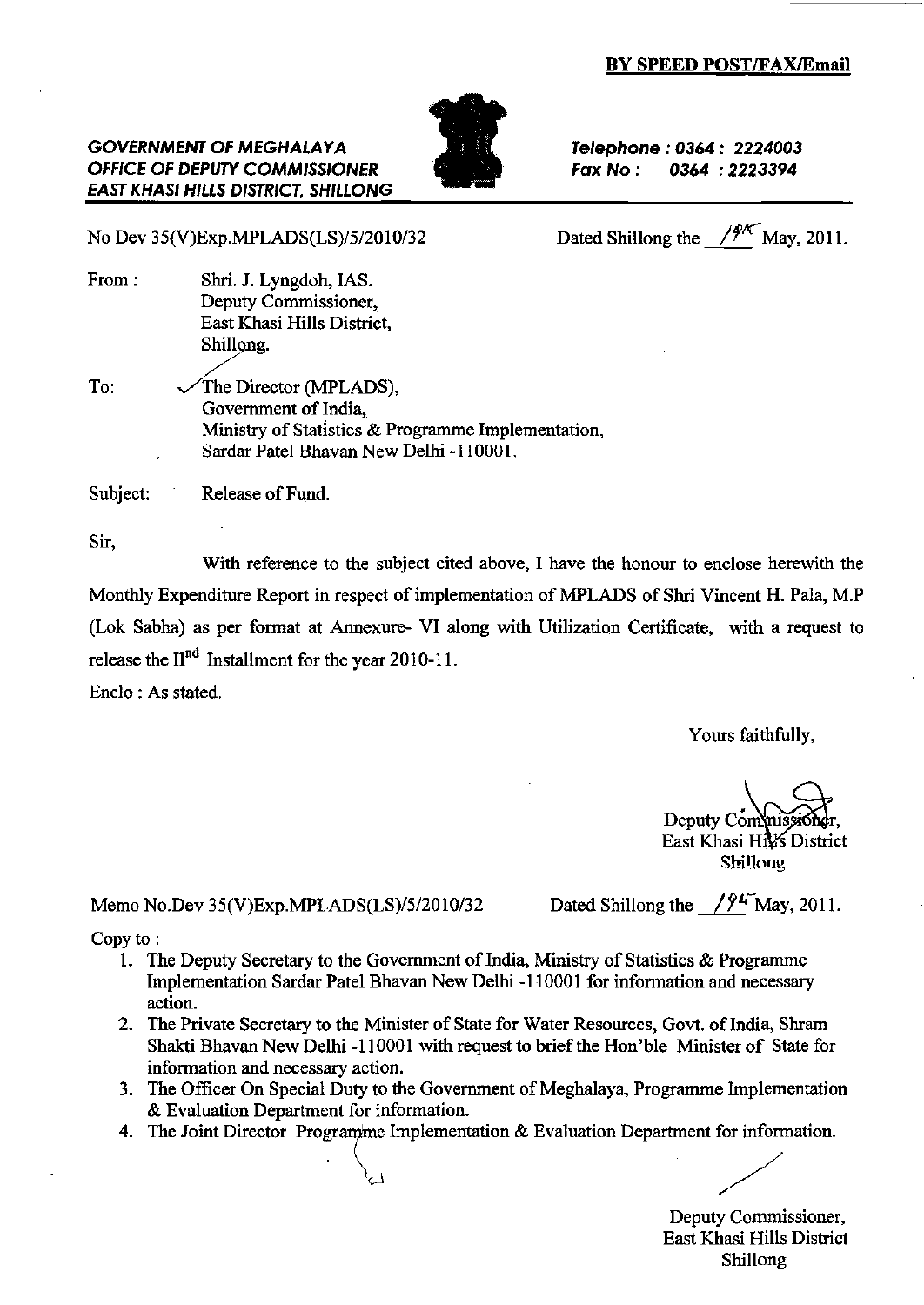**ANNEX VI** 

#### **MONTHLY PROGRESS REPORT UNDER** MEMBER OF PARLIAMENT LOCAL AREA DEVELOPMENT SCHEME (MPLADS) (Separate form for each Sitting/former Rajya Sabha/Lok Sabha Member)

STATEMENT OF INFORMATION UNDER MPLADS FOR THE MONTH OF

**DD MM** YY  $\overline{16}$  $\Box$  $20111$ 

| <b>I PARTICULARS:</b>                                                                                 |                         |                                                                                                    |               |                                  |                              |                                      |               |                          |                               |  |  |
|-------------------------------------------------------------------------------------------------------|-------------------------|----------------------------------------------------------------------------------------------------|---------------|----------------------------------|------------------------------|--------------------------------------|---------------|--------------------------|-------------------------------|--|--|
| <b>STATE: MEGHALAYA</b>                                                                               |                         |                                                                                                    |               |                                  | CONSTITUENCY/NODAL DISTRICT: |                                      |               |                          |                               |  |  |
| Nodal District<br>Address: DEPUTY COMMISSIONER<br><b>EAST KHASI HILLS DISTRICT</b><br><b>SHILLONG</b> |                         |                                                                                                    |               |                                  | <b>TELEPHONE NUMBERS:</b>    |                                      |               |                          |                               |  |  |
|                                                                                                       |                         |                                                                                                    |               |                                  | <b>STD CODE</b>              |                                      |               |                          |                               |  |  |
|                                                                                                       |                         |                                                                                                    |               |                                  |                              | OFFICE: 0364-224003                  |               |                          |                               |  |  |
|                                                                                                       |                         |                                                                                                    |               |                                  | <b>RESIDENCE:</b>            |                                      |               |                          |                               |  |  |
|                                                                                                       | PIN                     | 793001                                                                                             |               |                                  | FAX: 0364-223394             |                                      |               |                          |                               |  |  |
|                                                                                                       |                         |                                                                                                    |               |                                  | <b>MOBILE:</b><br>e-mail     |                                      |               |                          |                               |  |  |
| <b>IMP's Tenure</b>                                                                                   |                         | [NAME OF MEMBER OF PARLIAMENT Shri/Smt : Vincent H. Pala, M.P.(L.S) 15th Lok Sabha<br>From<br>2009 |               |                                  | To<br>2014                   |                                      |               |                          |                               |  |  |
| Pin<br><b>III PARTICULARS :</b>                                                                       | :793001                 |                                                                                                    |               |                                  |                              |                                      |               |                          |                               |  |  |
|                                                                                                       |                         |                                                                                                    |               |                                  |                              |                                      |               | (Cost in Rupees in Lakh) |                               |  |  |
| <b>YEAR</b><br><b>WORKS</b><br><b>RECOMMENDED</b>                                                     |                         | <b>WORKS</b><br><b>SANCTIONED</b>                                                                  |               | <b>WORKS</b><br><b>COMPLETED</b> |                              | <b>WORKS NOT</b><br><b>COMPLETED</b> |               |                          |                               |  |  |
|                                                                                                       |                         | <b>Numberl Estimated Cost</b>                                                                      | <b>Number</b> | <b>Estimated</b><br>Cost         | <b>Number</b>                | <b>Actual Cost</b>                   | <b>Number</b> | Expenditure<br>incurred  | Expenditure to be<br>incurred |  |  |
| 2009-10                                                                                               | 54                      | 200                                                                                                | 47            | 178                              | 3                            | 38                                   | 44            | 137.5                    | 2.5                           |  |  |
| 2010-11                                                                                               | 110                     | 199İ                                                                                               | 96            | 159                              | 0                            | 0                                    | 91            | 91.25                    | 64.25                         |  |  |
| $2011 - 12$                                                                                           | $\overline{\mathbf{5}}$ | 40                                                                                                 | 0             | 0                                | 0                            | 0                                    | O             | 0                        | 0                             |  |  |
| Total                                                                                                 | 169                     | 439                                                                                                | 143           | 337                              | 31                           | 38                                   | 135           | 228.75                   | 66.75                         |  |  |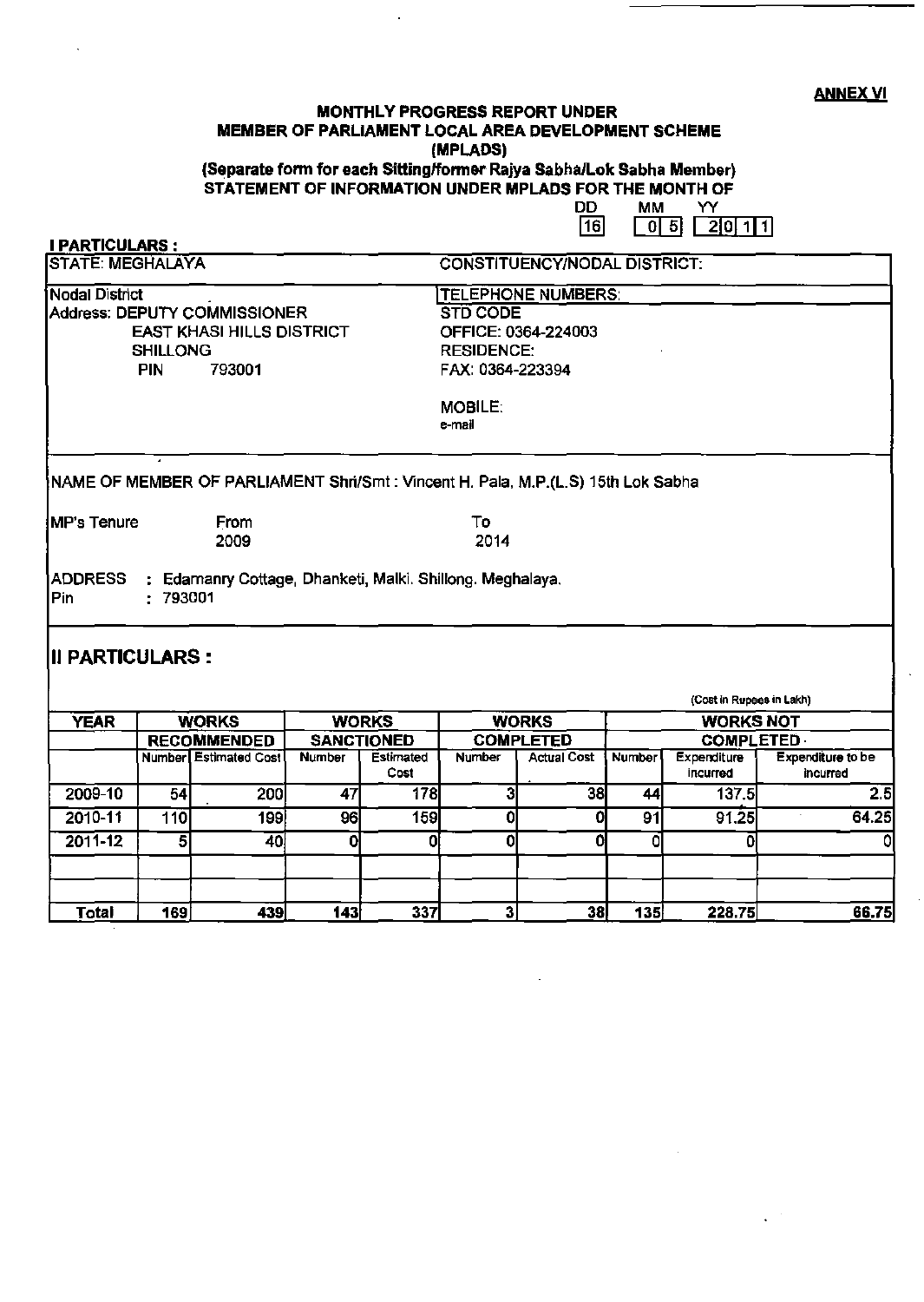# III. FUNDS RECEIVED AND UTILIZED

|                                                               |                                                                       |                                               |                 |              |         | (Rs. In Lakh)         |        |                |  |
|---------------------------------------------------------------|-----------------------------------------------------------------------|-----------------------------------------------|-----------------|--------------|---------|-----------------------|--------|----------------|--|
| <b>YEAR</b>                                                   | <b>FUNDS</b>                                                          | <b>INTEREST</b>                               | <b>FUNDS</b>    | <b>TOTAL</b> |         | <b>FUNDS UTILISED</b> |        | <b>BALANCE</b> |  |
|                                                               | <b>RECEIVED</b>                                                       | <b>ACCRUED</b>                                | <b>RECEIVED</b> | <b>FUNDS</b> | SC & ST | Other                 | Total  | <b>FUNDS</b>   |  |
|                                                               | <b>FROM GOI</b>                                                       |                                               | ON              | Y.           | area    |                       |        |                |  |
|                                                               |                                                                       |                                               | DISTRIBUTION    |              |         |                       |        |                |  |
| 2009-2010                                                     | 200                                                                   |                                               |                 | 200          | 150.5   | 25                    | 175.5  | 24.5           |  |
| 2010-2011                                                     | 100                                                                   |                                               |                 | 100          | 91.25   | $\Omega$              | 91.25  | 8.75           |  |
| 2011-2012                                                     | 0                                                                     |                                               |                 | o            | 0       | 0                     |        |                |  |
|                                                               |                                                                       |                                               |                 |              |         |                       |        |                |  |
|                                                               |                                                                       |                                               |                 |              |         |                       |        |                |  |
| <b>TOTAL</b>                                                  | 300                                                                   | 0                                             |                 | 300)         | 241.75  | 25                    | 266.75 |                |  |
| <u>(a)</u>                                                    |                                                                       | Funds received from the Government of India   |                 |              |         |                       |        | 300            |  |
| $\frac{\overline{P}}{\overline{P}}$                           |                                                                       | Amount of interest accrued on the funds       |                 |              |         |                       |        | $\Omega$       |  |
|                                                               | Funds received on distribution                                        |                                               |                 |              |         |                       |        | 15             |  |
|                                                               | 315<br>TOTAL (a+b+c)                                                  |                                               |                 |              |         |                       |        |                |  |
|                                                               | Total cost of works sanctioned                                        |                                               |                 |              |         |                       |        | 337            |  |
| $\frac{\overline{a}}{\overline{b}}$                           |                                                                       | Total Unsanctioned Balance available with the |                 |              |         |                       |        |                |  |
|                                                               | Constituency (d - e)                                                  |                                               |                 |              |         |                       |        | $-22$          |  |
|                                                               | 266.75<br>Actual Expenditure incurred by the implementing Agencies    |                                               |                 |              |         |                       |        |                |  |
| $\frac{(g)}{(g1)}$<br>$\frac{(g2)}{(h)}$<br>$\frac{(h)}{(l)}$ | Amount transerred to other MP's through distribution<br>0             |                                               |                 |              |         |                       |        |                |  |
|                                                               | Actual fund utilized $(g + g1)$                                       |                                               |                 |              |         |                       |        |                |  |
|                                                               | 266.75<br>Total funds available with the Constituency (d-g2)<br>48.25 |                                               |                 |              |         |                       |        |                |  |
|                                                               | Funds required to completes the sanctioned works<br>0                 |                                               |                 |              |         |                       |        |                |  |
|                                                               | Savings for Distribution to Successor MPs                             |                                               |                 |              |         |                       |        |                |  |
| $\overline{(\mathsf{k})}$                                     | Number of works inspected by District Authority                       |                                               |                 |              |         |                       |        |                |  |
|                                                               |                                                                       |                                               |                 |              |         |                       |        |                |  |
|                                                               | (a) During the month                                                  |                                               |                 |              |         |                       | 10     |                |  |
|                                                               | Cumulative<br>(b)                                                     |                                               |                 | 56%          |         |                       |        |                |  |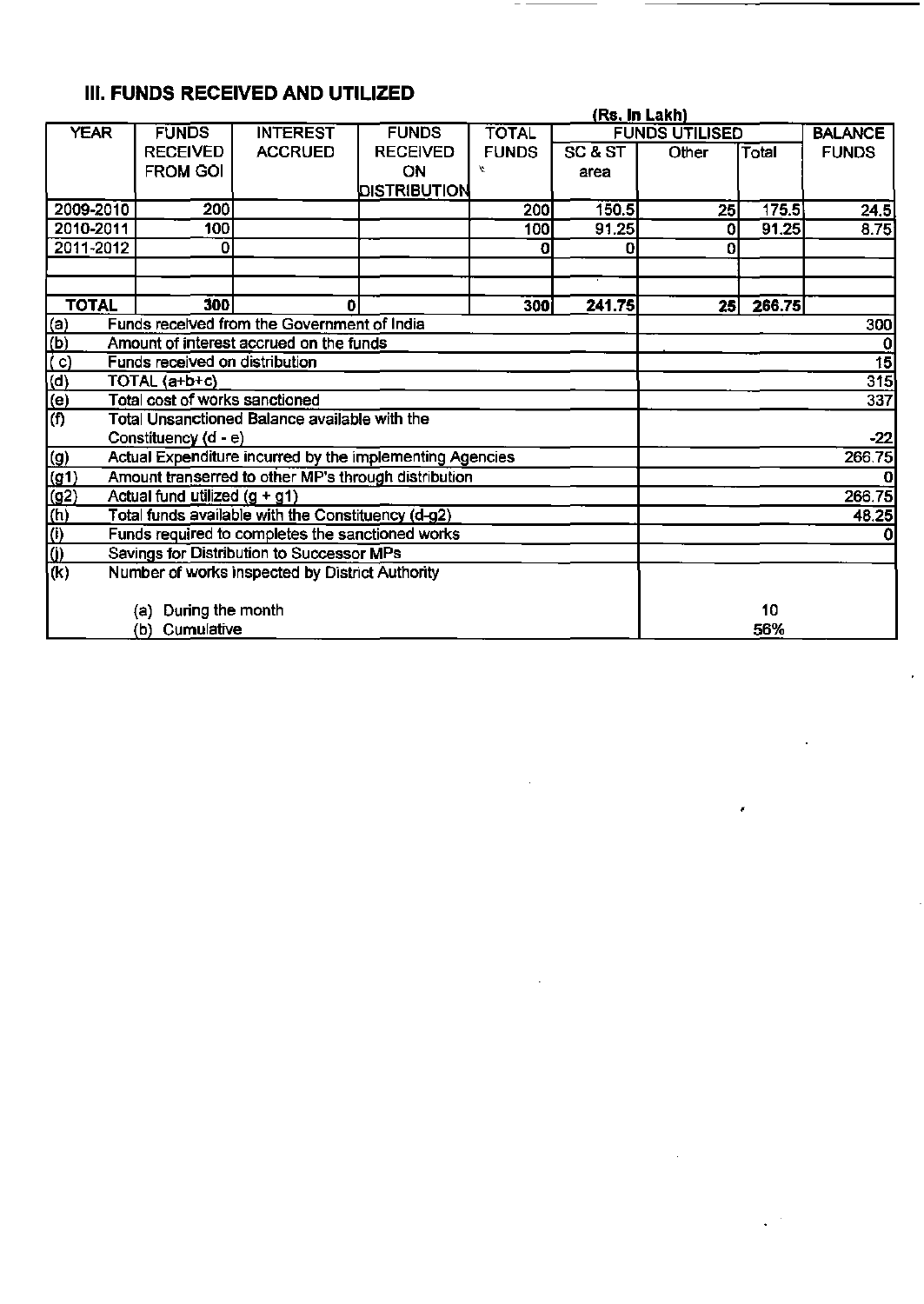## IV. PHYSICAL AND FINANCIAL DETAILS OF WORKS IN SCHEDULED CASTE AREAS

| Year |             | Physical (Number of Works) |           | Financial (Cost of Works)(Rs. In lakh) |            |           |  |
|------|-------------|----------------------------|-----------|----------------------------------------|------------|-----------|--|
|      |             |                            |           | J                                      |            |           |  |
|      | Recommended | Sanctioned                 | Completed | Recommended                            | Sacntioned | Completed |  |
|      |             |                            |           |                                        |            |           |  |
|      |             |                            |           |                                        |            |           |  |
|      |             |                            |           |                                        |            |           |  |
|      |             |                            |           |                                        |            |           |  |
|      |             |                            |           |                                        |            |           |  |
|      |             |                            |           |                                        |            |           |  |
|      |             |                            |           |                                        |            |           |  |
|      |             |                            |           |                                        |            |           |  |
|      |             | $\bullet$                  |           |                                        |            |           |  |
|      |             |                            |           |                                        |            |           |  |
|      |             |                            |           |                                        |            |           |  |
|      |             |                            |           |                                        |            |           |  |
|      |             |                            |           |                                        |            |           |  |
|      |             |                            |           |                                        |            |           |  |
|      | $\bullet$   |                            |           |                                        |            |           |  |
|      |             |                            |           |                                        |            |           |  |
|      |             |                            |           |                                        |            |           |  |
|      |             |                            |           |                                        |            |           |  |
|      |             |                            |           |                                        |            |           |  |

## V. PHYSICAL AND FINANCIAL DETAILS OF WORKS IN SCHEDULED TRIBE AREAS

| Year      |             | Physical (Number of Works) |           | Financial (Cost of Works)(Rs. In lakh) |            |           |  |  |
|-----------|-------------|----------------------------|-----------|----------------------------------------|------------|-----------|--|--|
|           |             |                            |           |                                        |            |           |  |  |
|           | Recommended | Sanctioned                 | Completed | Recommended                            | Sacntioned | Completed |  |  |
|           | 2(a)        | 2(b)                       | 2(c)      | 3(a)                                   | 3(b)       | 3(c)      |  |  |
| 2009-2010 | 53          | 46                         |           | 175                                    | 153        | 10        |  |  |
| 2010-2011 | 109         | 91                         |           | 198.5                                  | 100.51     | O         |  |  |
|           |             |                            |           |                                        |            |           |  |  |
| Total :   | 162         | 137                        |           | 373.5                                  | 253.51     | 10        |  |  |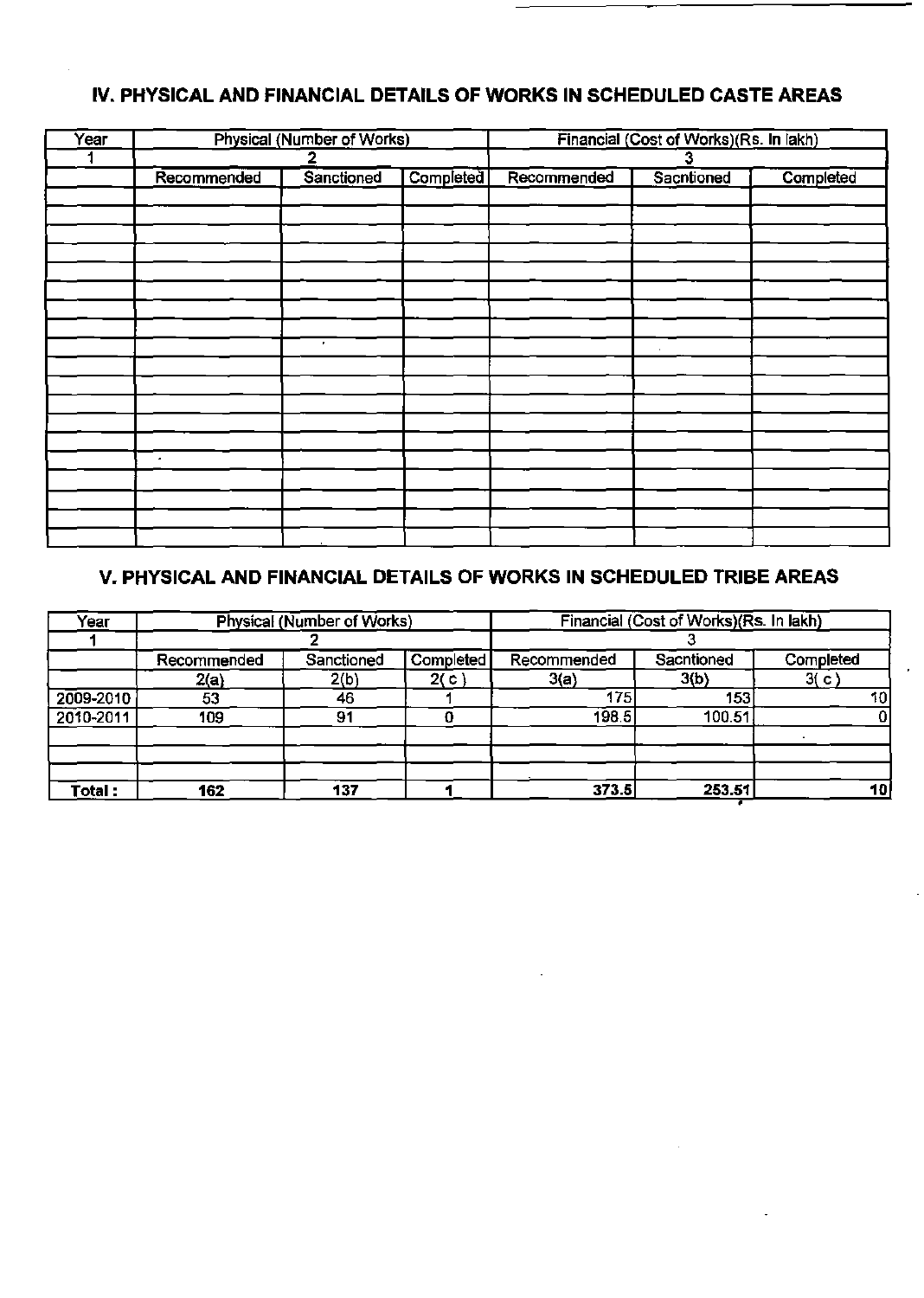Bank and Branch Name and Address: Vijaya Bank, G.S. Road Shillong, Meghalaya 793001.<br>Detail SB Account No: 850101011000613 Detail SB Account No:<br>Branch Code: 8501 Branch Code:<br>IFSC Code: **VIJB0008501 , VISBN 008501** Account Name: Deputy Commissioner, East Khasi Hills District, Meghalaya

Place: Shillong Dated:

Signature of DistrictAuthority Name in Capital Letter Shri. J. Lyngdoh, IAS<br>Designation (Commissioner Seal **Designation** Designation **Designation Deputy Commissioner** *Beputy* Commissioner

Copy to Shri/Smt Vincent H. Pala, Member of Parliament **Basi Khasi Hills District**<br>Address: **Edamanry Cottage. Dhanketi. Malki. Shillong. Meghalaya.** Chill Colling Edamanry Cottage, Dhanketi, Malki. Shillong. Meghalaya. *Shillong* 

- Note: . (i) The District Authority of the Nodal District is required to furnish a consolidated report including the information petaining to other Districts falling in the constituency where funds were transferred for MPLADS work execution on recommendation of the MP.
	- (ii) Sanctioned amount is the cost of such schemes only for which financial sanctions have already been issued after finalizing plans and estimates. Cost of schemes which have got onty administrative approval, and not financial sanction, should not be reported.